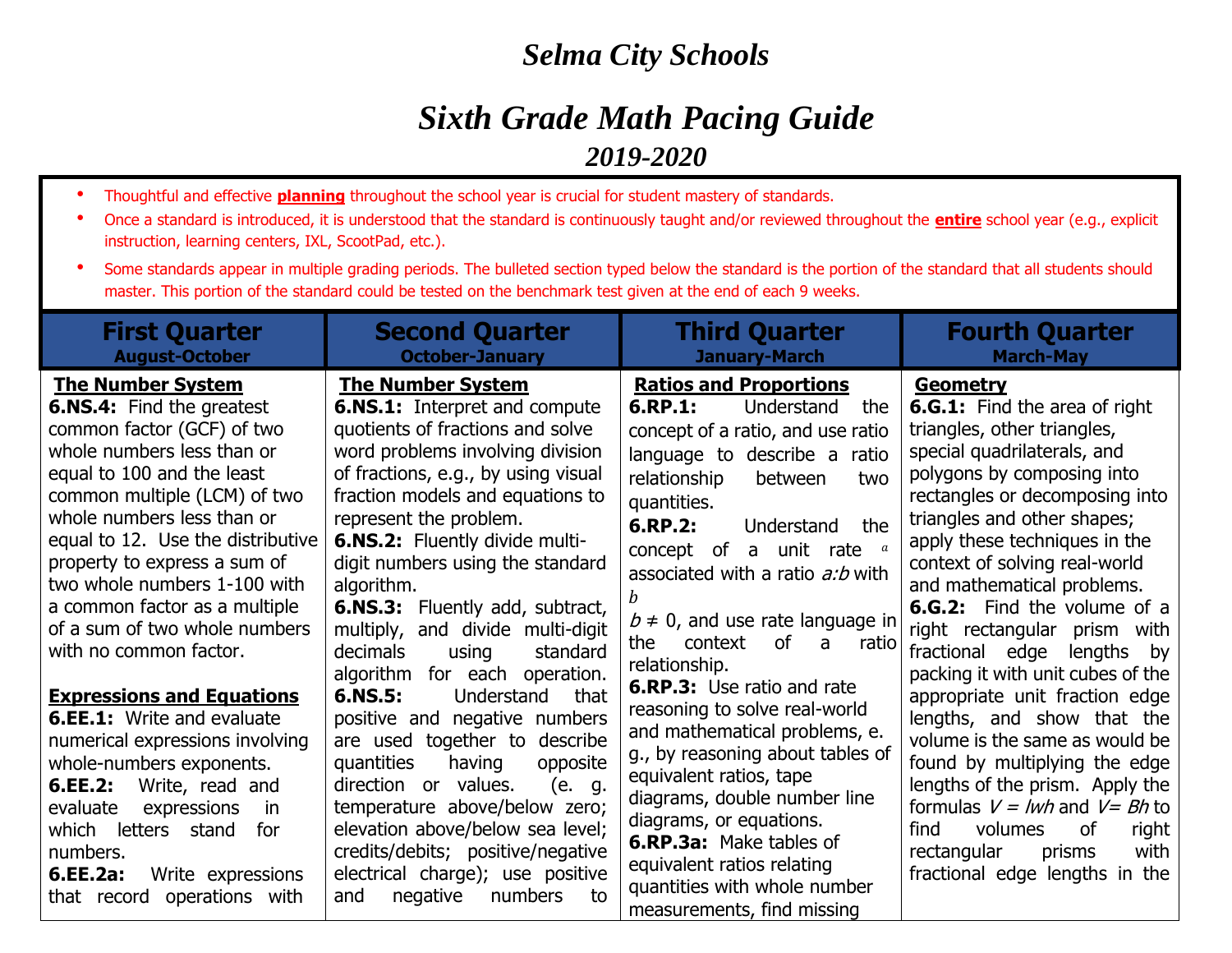| letters<br>numbers<br>with<br>and<br>standing for numbers.<br><b>6.EE.2b:</b> Identify parts of an<br>expression using mathematical<br>terms (sum, term, product,<br>factor, quotient, and coefficient);<br>view one or more parts of an<br>expression as a single entity. | represent quantities in real world<br>contexts explaining the meaning<br>of 0 in each situation. | values in the tables, and plot<br>the pairs of values on the<br>coordinate plane. Use tables to<br>compare ratios.<br><b>6.RP.3b:</b> Solve unit rate<br>problems including those<br>involving unit pricing and<br>constant speed. | context of solving real-world<br>and mathematical problems.<br>Represent three-<br>6.G.4:<br>dimensional figures using nets<br>made up of rectangles and<br>triangles, and use the nets to<br>find the surface area of these<br>figures. Apply these techniques<br>in the context of solving real-<br>mathematical<br>world<br>and |
|----------------------------------------------------------------------------------------------------------------------------------------------------------------------------------------------------------------------------------------------------------------------------|--------------------------------------------------------------------------------------------------|------------------------------------------------------------------------------------------------------------------------------------------------------------------------------------------------------------------------------------|------------------------------------------------------------------------------------------------------------------------------------------------------------------------------------------------------------------------------------------------------------------------------------------------------------------------------------|
|                                                                                                                                                                                                                                                                            |                                                                                                  |                                                                                                                                                                                                                                    | problems.                                                                                                                                                                                                                                                                                                                          |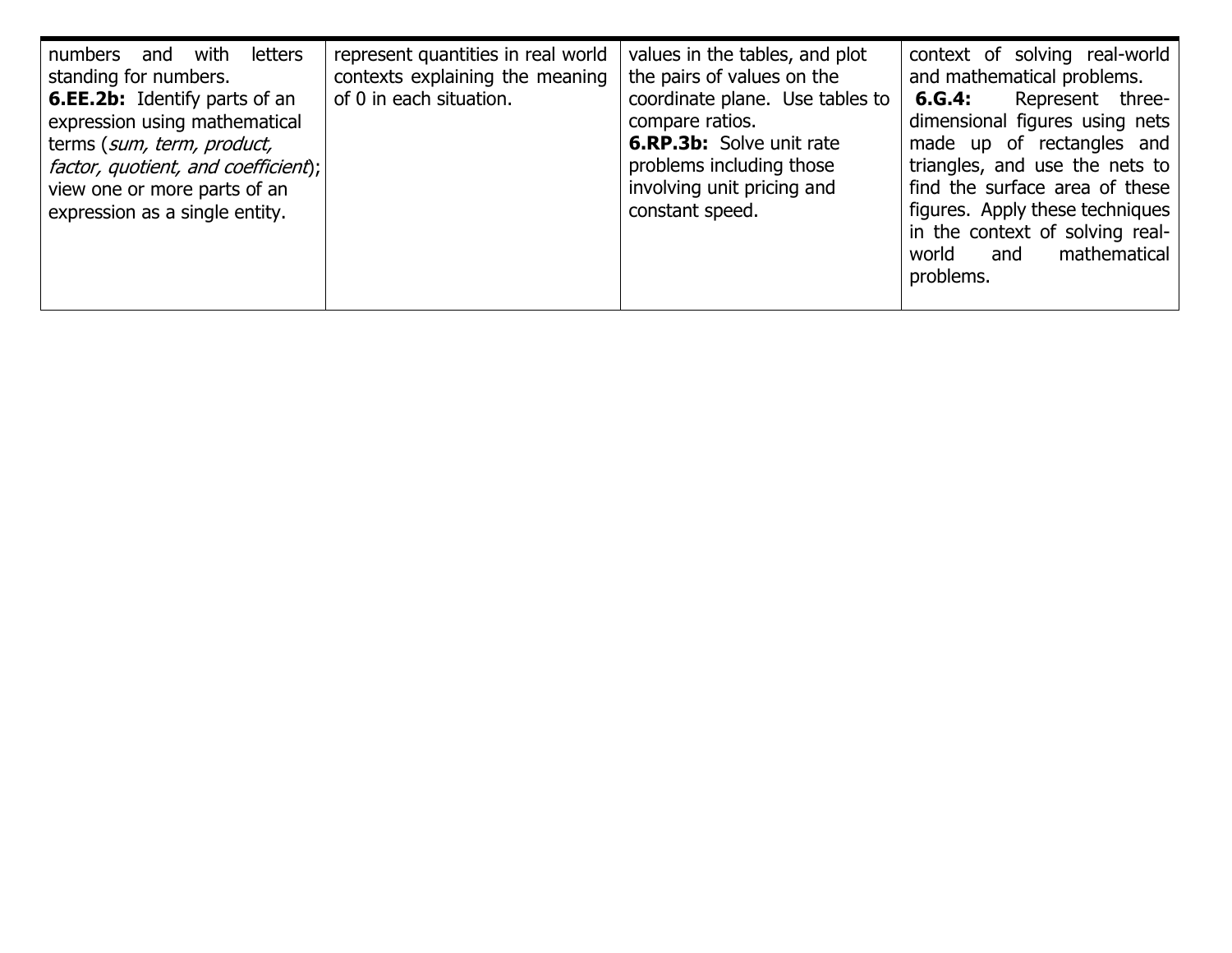| <b>6.RP.3c:</b> Find a percent of a                                                                                                                       | <b>Statistics and Probability</b>                                          |
|-----------------------------------------------------------------------------------------------------------------------------------------------------------|----------------------------------------------------------------------------|
| <b>6.EE.9:</b> Use variables to<br><b>Geometry</b><br>quantity as a rate per<br>30<br>6.G.3: Draw polygons in the<br>represent two quantities in a<br>100 | <b>6.SP.1:</b> Recognize a statistical<br>question as one that anticipates |
| (e. g., 30% of a<br>100<br>real-world problem that change<br>coordinate plane given coordinates                                                           | variability in the data related to                                         |
| times the<br>quantity means<br>in relationship to one another;<br>for the vertices; use coordinates to                                                    | the question and accounts for it                                           |
| quantity); solve problems<br>in the answers.<br>write an equation to express one<br>find the length of a side joining                                     |                                                                            |
| involving finding the whole,<br>quantity, thought of as the<br>points with the same first                                                                 | <b>6.SP.2:</b> Understand that a set                                       |
| given a part and the percent.<br>dependent variable, in terms of<br>of data collected to answer a<br>coordinate or the same second                        |                                                                            |
| <b>6.RP.3d:</b> Use ratio reasoning<br>the other quantity, thought of as<br>statistical question has a<br>coordinate. Apply these techniques              |                                                                            |
| to convert measurement units;<br>the independent variable.<br>distribution, which can be<br>in the context of solving real world                          |                                                                            |
| manipulate<br>transform<br>and<br>Analyze the relationship<br>and mathematical problems.                                                                  | described by its center, spread,                                           |
| units<br>when<br>appropriately<br>between the dependent and the<br>and overall shape.                                                                     |                                                                            |
| multiplying<br>dividing<br>or<br>independent variables using<br><b>6.SP.3:</b> Recognize that a                                                           |                                                                            |
| quantities.<br>graphs and tables, and relate                                                                                                              | measure of center for numerical                                            |
| these to the equation.<br>data set summarizes all of its<br>Geometry                                                                                      |                                                                            |
| <b>Academic Language for 6th</b><br>values with a single number,<br><b>6.G.3:</b> Draw polygons in the                                                    |                                                                            |
| while a measure if variation<br>Grade<br>coordinate plane given coordinates                                                                               |                                                                            |
| <b>Standards is listed on the</b><br>describes how its values vary<br>for the vertices; use coordinates to                                                |                                                                            |
| with a single number.<br>following page.<br>find the length of a side joining                                                                             |                                                                            |
| points with the same first                                                                                                                                | <b>6.SP.4:</b> Display numerical data                                      |
| in plots on a number line,<br><b>6.EE.9:</b> Use variables to<br>coordinate or the same second                                                            |                                                                            |
| represent two quantities in a<br>coordinate. Apply these techniques                                                                                       | including dot plots, histograms,                                           |
| and box plots.<br>real-world problem that change<br>in the context of solving realworld                                                                   |                                                                            |
| <b>6.SP.5:</b> Summarize numerical<br>in relationship to one another;<br>and mathematical problems.                                                       |                                                                            |
| data sets in relation to their<br>write an equation to express one                                                                                        |                                                                            |
| context, such as by:<br>quantity, thought of as the                                                                                                       |                                                                            |
| 6.SP.5a:<br>dependent variable, in terms of                                                                                                               | Reporting<br>the                                                           |
| number of observations.<br>the other quantity, thought of as                                                                                              |                                                                            |
| the independent variable.                                                                                                                                 | <b>6.SP.5b:</b> Describing the nature                                      |
| of the attribute under<br>Analyze the relationship                                                                                                        |                                                                            |
| investigation, including how it<br>between the dependent and the                                                                                          |                                                                            |
| was measured and its units of<br>independent variables using                                                                                              |                                                                            |
| graphs and tables, and relate<br>measurement.                                                                                                             |                                                                            |
| <b>6.SP.5c:</b> Giving quantitative<br>these to the equation.                                                                                             |                                                                            |
| measures of center (median<br>and/or mean) and variability                                                                                                |                                                                            |
| (interquartile range and/or                                                                                                                               |                                                                            |
| Academic Language for 6th<br>mean absolute deviation) as                                                                                                  |                                                                            |
| Grade<br>well as describing any overall<br><b>Standards is listed on the</b>                                                                              |                                                                            |
| pattern and any striking                                                                                                                                  |                                                                            |
| following page.<br>deviations from the overall                                                                                                            |                                                                            |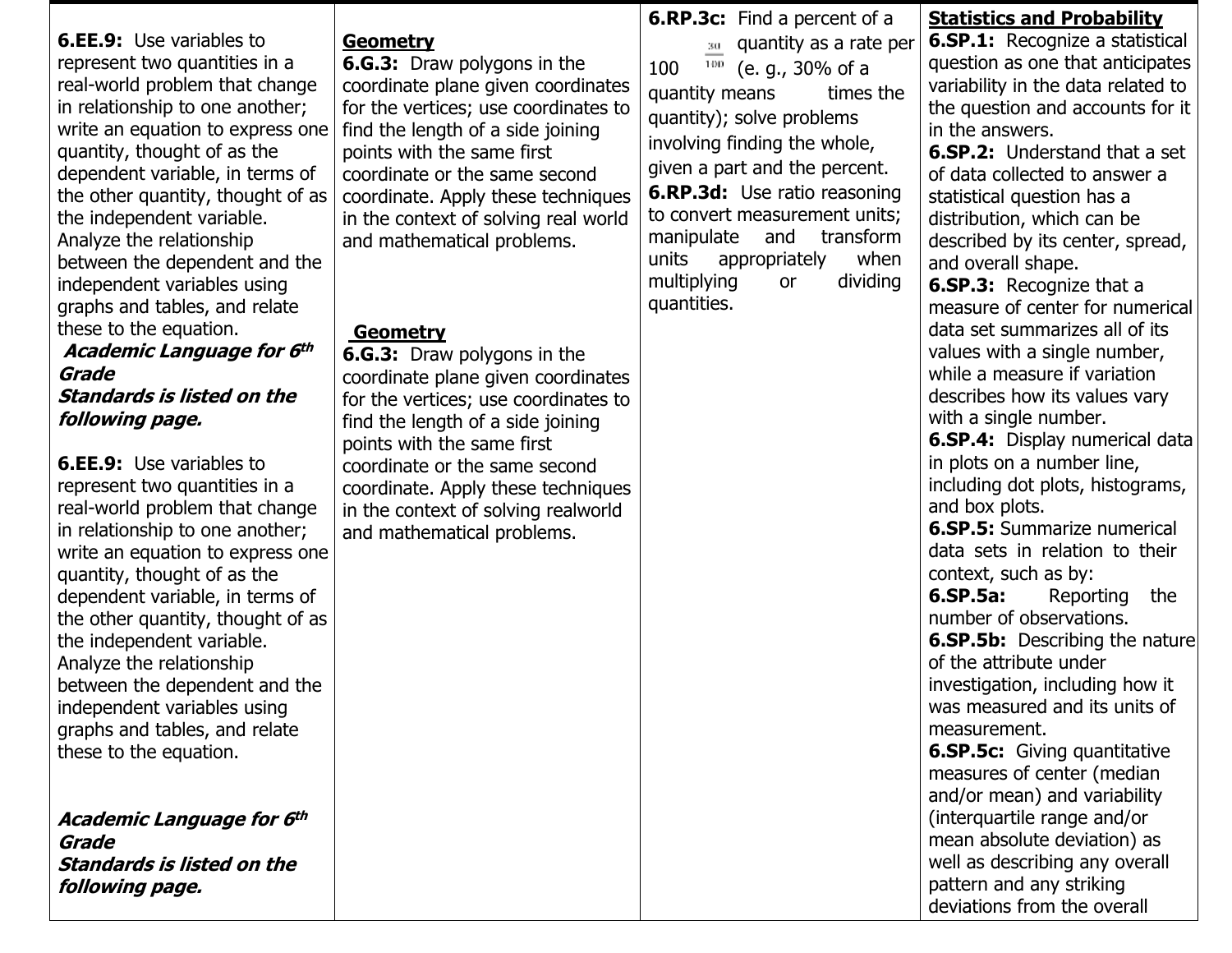pattern with reference to the context in which the data were gathered.

**6.SP.5d:** Relating the choice of measures of center and variability to the shape of the data distribution and the context in which the data were gathered.

## **(Step-up to 7th Grade – standards not assessed)**

**7.NS.2:** Apply and extend previous understandings of multiplication and division and of fractions to multiply and divide rational numbers.